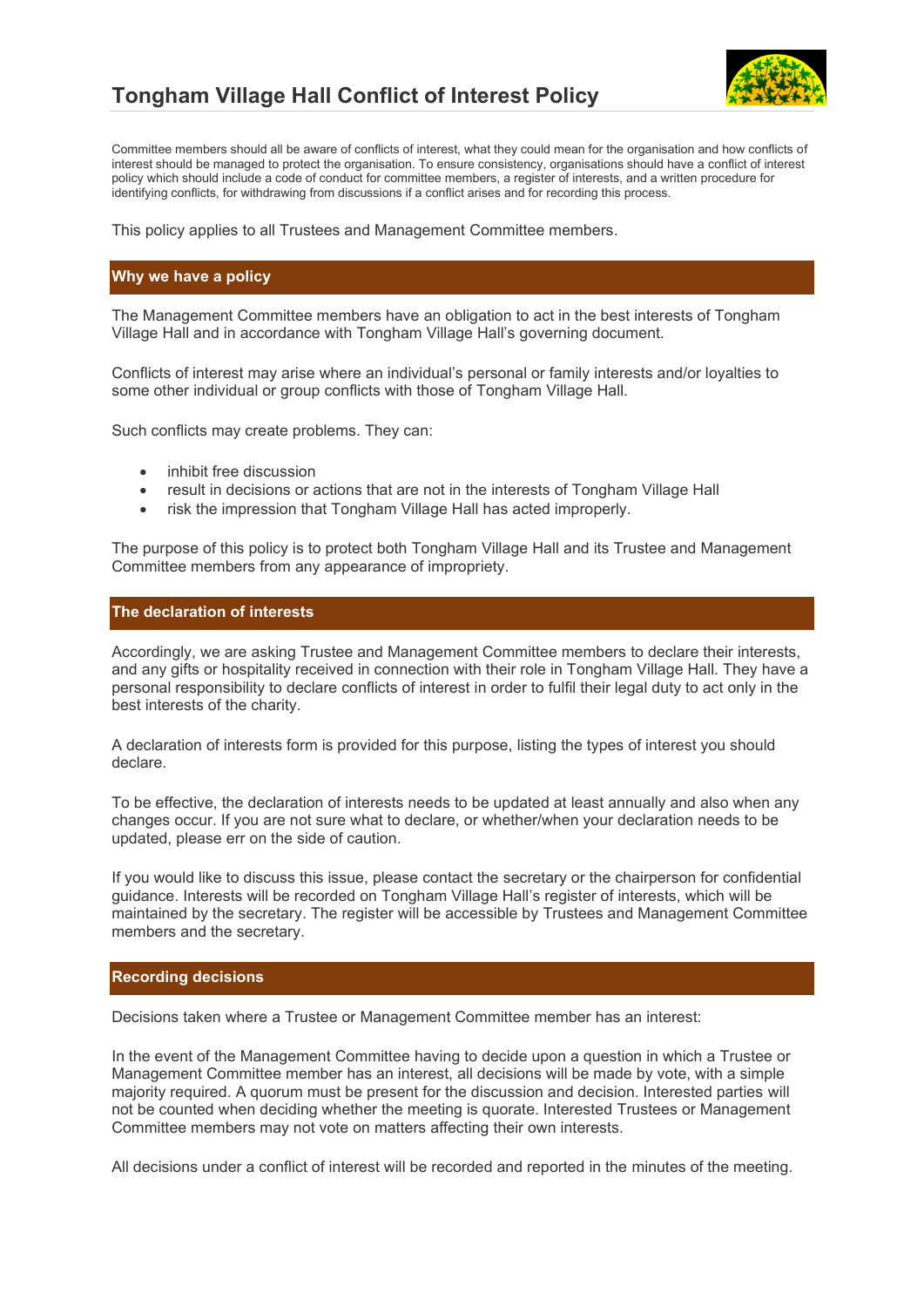

The report will record:

- the nature and extent of the conflict
- an outline of the discussion
- the actions taken to manage the conflict.

Independent external moderation will be used where conflicts cannot be resolved through the usual procedures.

#### **Data Protection**

The information provided will be processed in accordance with data protection principles as set out in the General Data Protection Regulation 2016/679 and related legislation. Data will be processed only to ensure that Trustees and Management Committee members act in the best interests of Tongham Village Hall. The information provided will not be used for any other purpose.

#### **What to do if you face a conflict of interest**

All conflicts of interest, whether actual or potential, should be declared promptly at the earliest possible opportunity:

- Any Trustee or Management Committee member who has a financial interest in a matter under discussion should declare the nature of their interest and withdraw from the room, unless they have dispensation to speak.
- If a Trustee or Management Committee member has any interest in the matter under discussion, which creates a real danger of bias, that is, the interest affects the organisation which they represent, or a member of their household, more than the generality affected by the decision, they should declare the nature of the interest and withdraw from the room, unless they have dispensation to speak.
- If a Trustee or Management Committee member has any other interest which does not create a real danger of bias, but which might reasonably cause others to think it could influence their decision, they should declare the nature of the interest, but may remain in the room, participate in the discussion, and vote if they wish.
- If a Trustee or Management Committee member is in any doubt about the application of these rules, they should consult with the chairperson.
- If you fail to declare an interest that is known to the secretary or the chairperson, the chairperson will declare that interest.

Trustees and Management Committee members interests must be listed in the register of interests.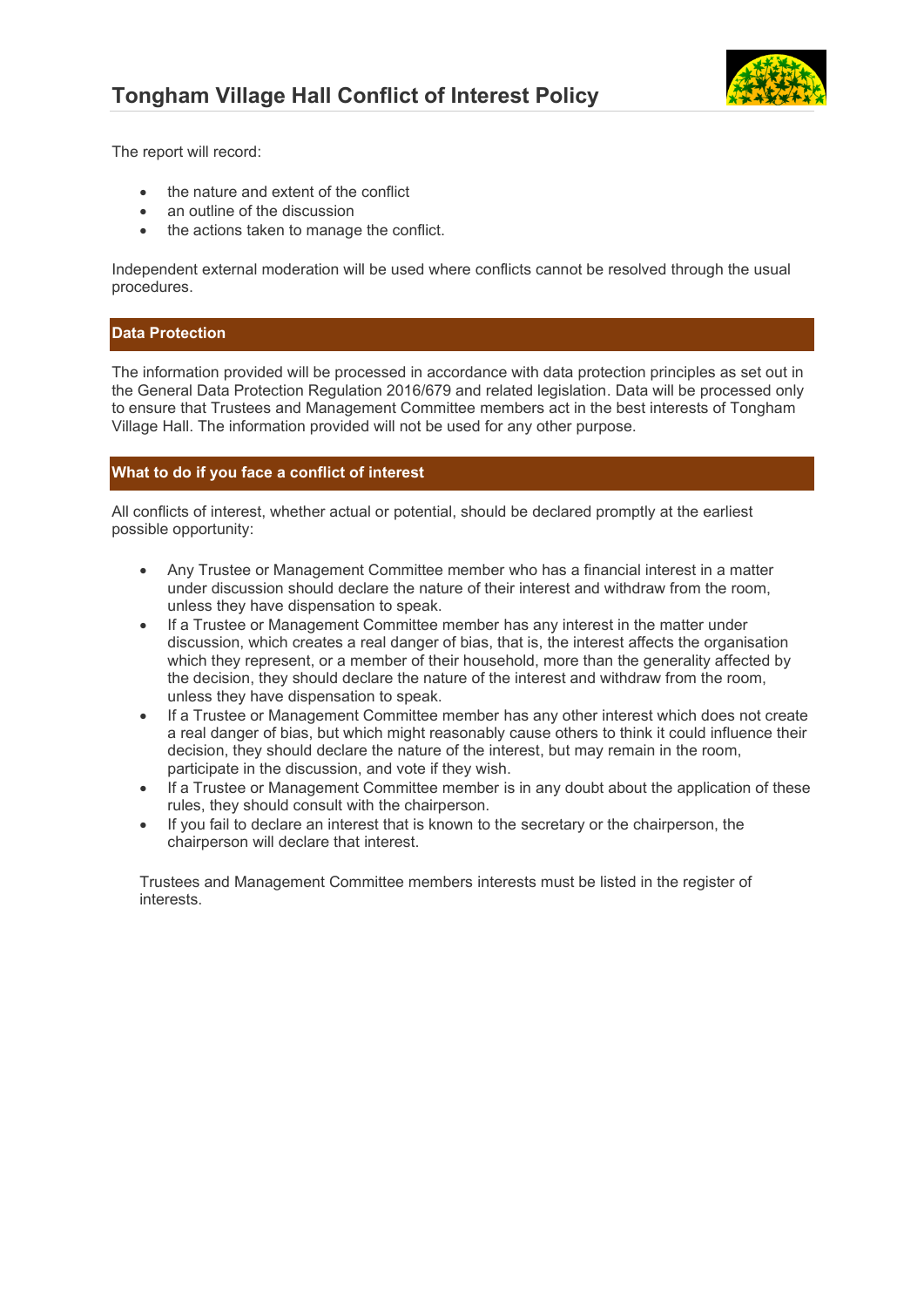

# **Tongham Village Hall Register of Interests**

| Name of<br><b>Board</b><br><b>Member</b> | <b>Description of interest</b>                                        | Does the interest relate to the trustee or<br>committee member or a person closely<br>connected to the trustee or committee<br>member? | Is the<br>interest<br>current? |
|------------------------------------------|-----------------------------------------------------------------------|----------------------------------------------------------------------------------------------------------------------------------------|--------------------------------|
| J Meckiffe                               | Director of wholesale<br>distribution company and<br>property company | Trustee                                                                                                                                | Current                        |
| C Meckiffe                               | Director of property<br>company                                       | Trustee and Spouse of Trustee                                                                                                          | Current                        |
|                                          |                                                                       |                                                                                                                                        |                                |